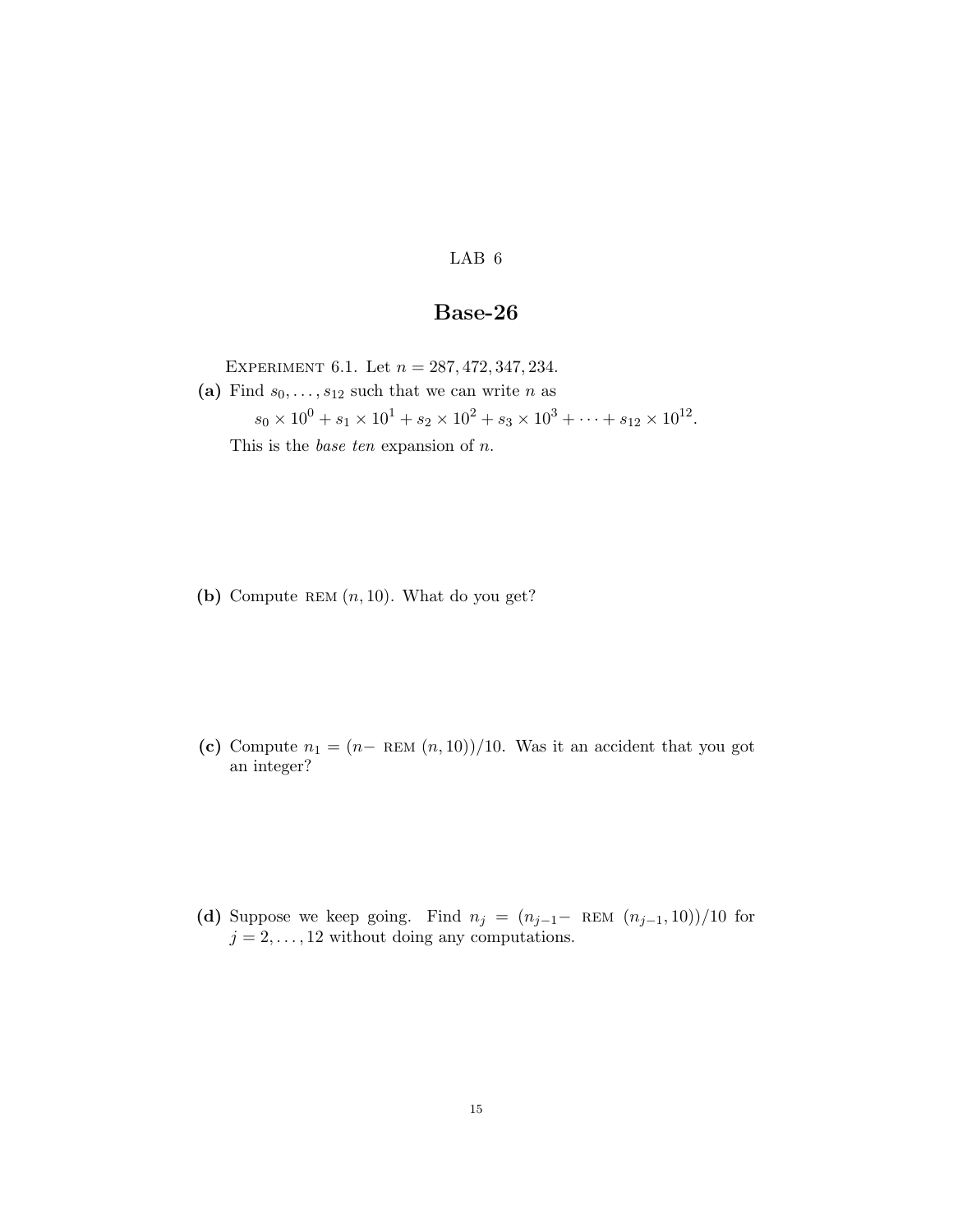## 16 6. BASE-26

EXPERIMENT 6.2. Keep  $n = 287,472,347,234$  from Experiment 6.1.

(a) Let  $s_0 =$ REM  $(n, 26)$  and set  $n_1 = (n - s_0)/26$ . Compute  $s_1 =$ REM  $(n_1, 26)$ .

(b) For  $j = 2, ..., 12$ , set  $n_j = (n_{j-1} - s_{j-1})/26$  and  $s_j = \text{REM}(n_j, 26)$ . Make a table of all the  $s$ 's and  $n$ 's.

(c) Compute

 $s_0 \times 26^0 + s_1 \times 26^1 + s_2 \times 26^2 + \cdots + s_{10} \times 26^{10} + s_{11} \times 26^{11}.$ What did you get? This is called the *base*  $26$  *expansion* of *n*.

(d) Compute the base 26 expansion of  $m = 235, 823, 443$ .

You can now use the IntegerDigits command to find base-10 or base-26 digits of a number.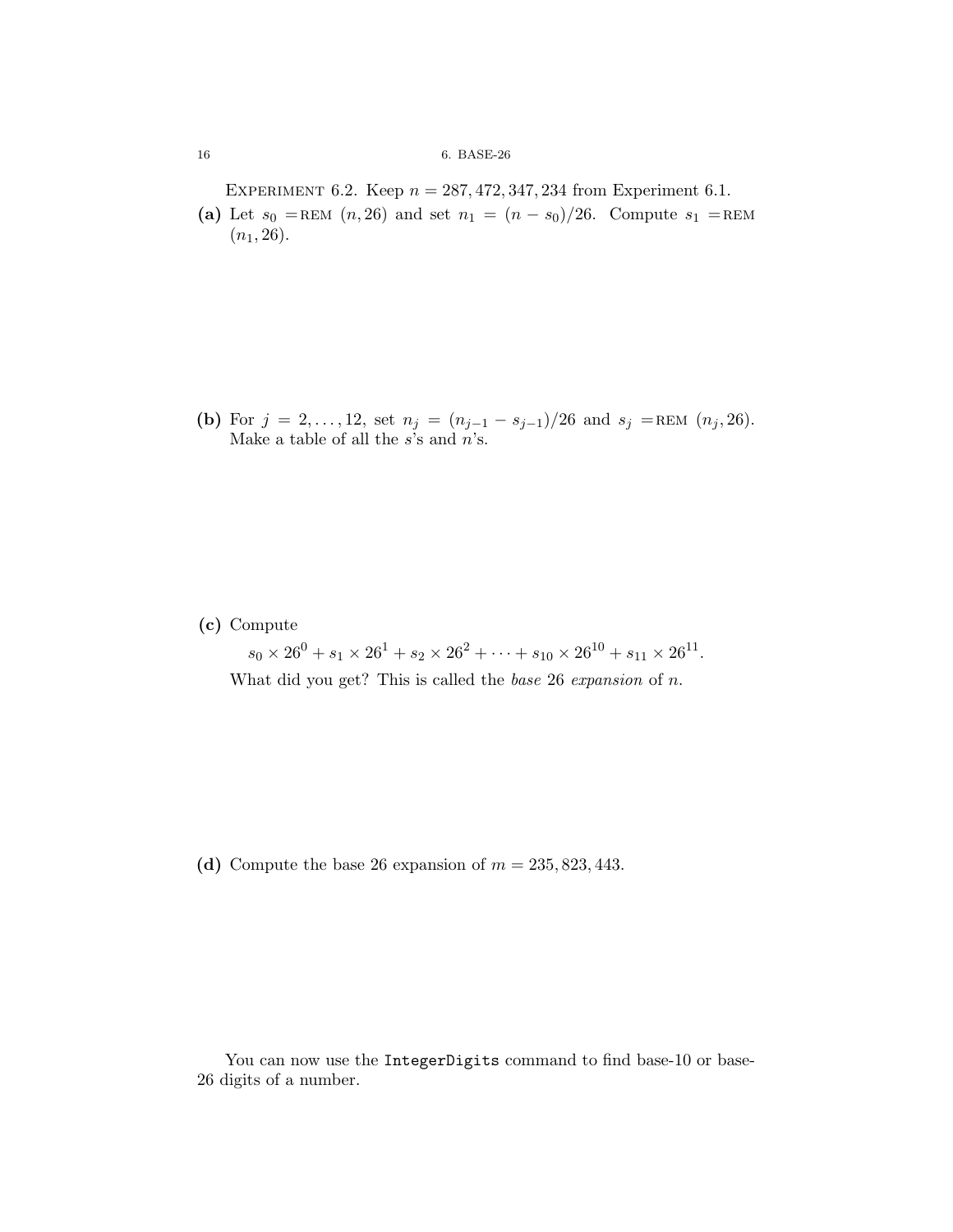## 6. BASE-26 17

EXPERIMENT 6.3. Now we want to turn words into numbers using base 26 expansions. Consider the word CRYPTOLOGY. Using our usual numbering for the alphabet, we can think of this as

C R Y P T O L O G Y =  
\n2 17 24 15 19 14 11 14 6 24 =  
\n
$$
2 \times 26^0 + 17 \times 26^1 + 24 \times 26^2 + \dots + 14 \times 26^7 + 6 \times 26^8 + 24 \times 26^9
$$

An important note is that some people will will write this the other way around, i.e., as  $2 \times 26^9 + 17 \times 26^8 + \cdots + 6 \times 26^1 + 24 \times 26^0$ . This is a matter of convention.

(a) Find the number associated with CRYPTOLOGY.

(b) Pick a 20-digit public key for Kid Krypto, and write it on a whiteboard. Remember your private key, and make sure to keep it private.